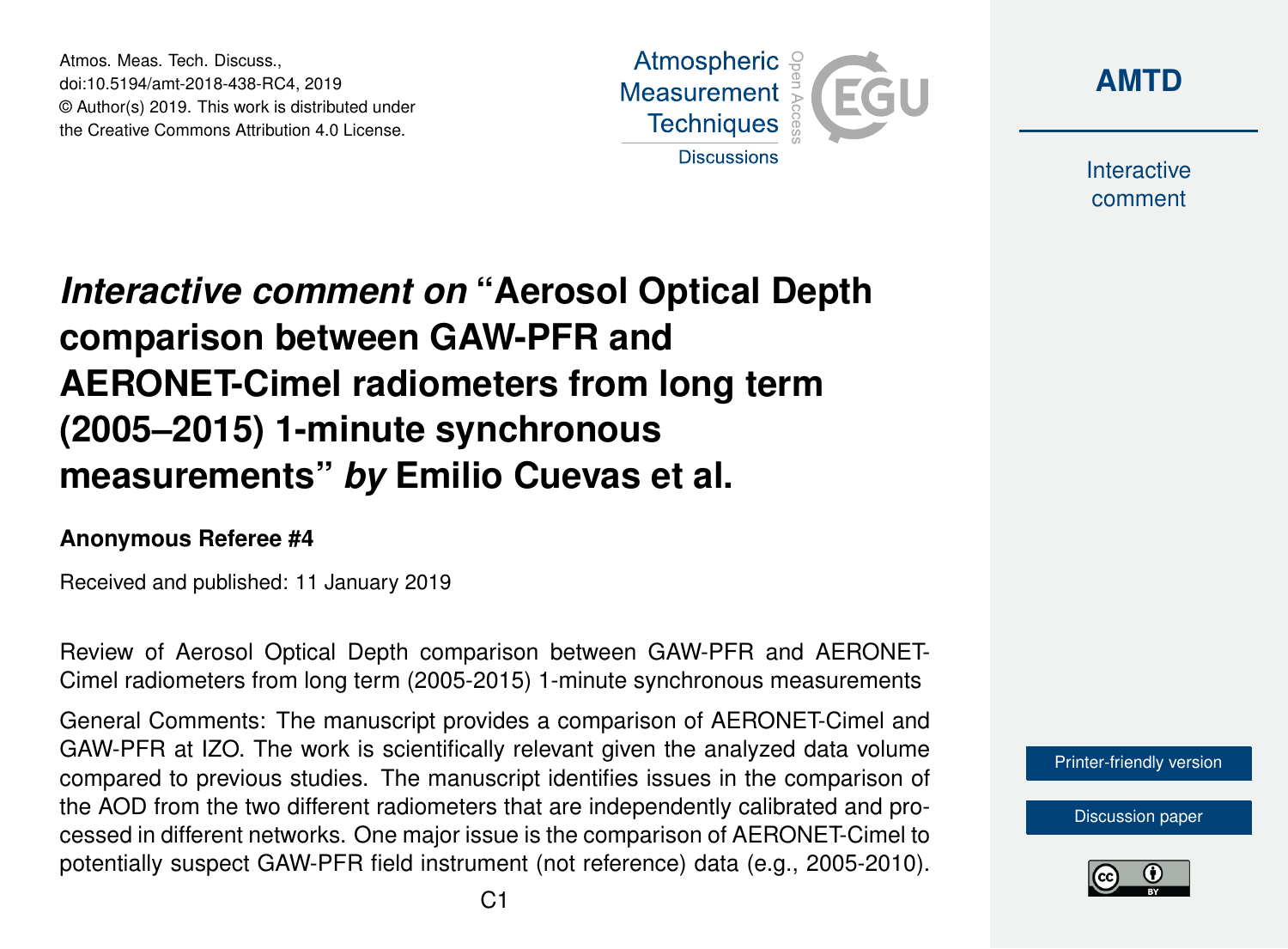The authors present results in the abstract and conclusion with percentage agreement of 92.7% to 98.0% spectrally; however, these values are not from the apparently more optimal data set comparison for GAW-PFR (2010-2015), which show 1% to 2% improvement. Further, description of the causes of anomalies (i.e., not meeting the WMO standards) tend to be difficult to follow (e.g. reasoning for calibration and FOV) and it is not clear any corrections are actually applied to a final GAW-PFR data set. Also, the time matching criteria of 30 seconds is quite large for an instrument that performs measurements every minute and the AOD could change up to 0.01 per minute or potentially higher for dust. Some comparison results appear to be repeated in the tables. For example, the same "traceability" results (i.e., 92.7%, 95.6%, 95.8%, and 98.0%) appear to be repeated in three different tables (Tables 3, 4, and 8). Another major issue is that the study focuses more on the long-term and does not present any specific cases in pristine and dust events to specifically show examples of the differences in each instrument AOD measurements with subsequent analysis. A further issue is that the AERONET version 3 data are not included in the analysis. While these data are referenced as being available, the new product has some significant changes in regards to cloud screening and corrections made to the data that may impact agreement between the AERONET-Cimel and GAW-PFR instruments. Utilizing these AERONET V3 data would provide an added element of importance in AERONET/GAW-PFR comparisons. Last, the presentation of the document was difficult to follow at times. For example, the study objective statement is first encountered in the summary and conclusions section and this is not easy to follow. The "traceability" criteria tend to indicate that AERONET-Cimel is compared to the GAW-PFR but, in this case, GAW-PFR is not a reference instrument but a field instrument, which has higher uncertainty. Also, description in the text of the Figures and Tables needs further elaboration. Some specific comments are provided below on organization and other issues. The authors should take care to correct and address the issues here and below before resubmission.

Specific Comments: Abstract, Page 1, Line 6-9: "Traceability" as described only relates the precision of these two instruments. The result of the measurement may not

### **[AMTD](https://www.atmos-meas-tech-discuss.net/)**

**Interactive** comment

[Printer-friendly version](https://www.atmos-meas-tech-discuss.net/amt-2018-438/amt-2018-438-RC4-print.pdf)

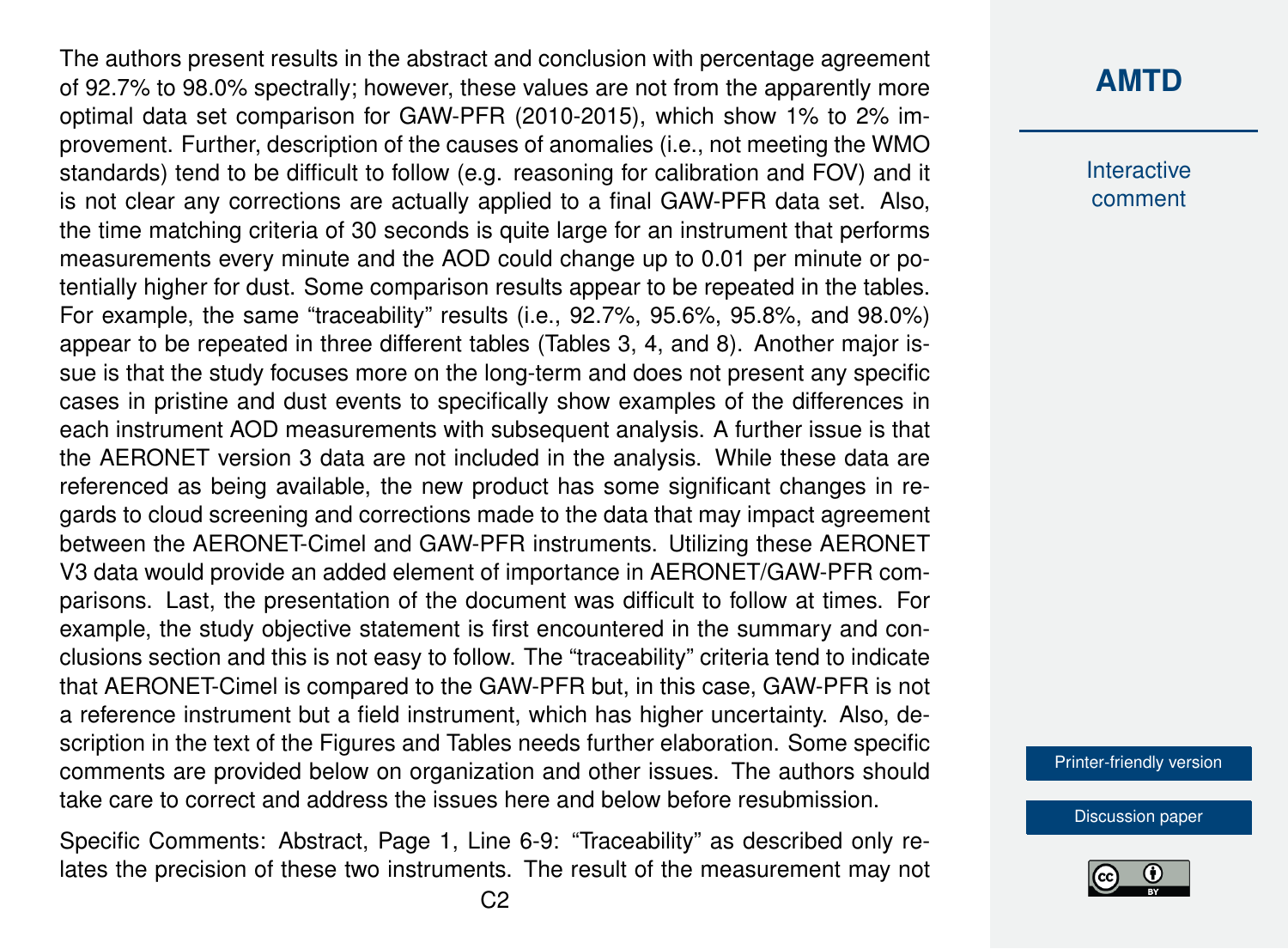be accurate and but both measurements may be precise. What do you mean by "WMO standard?" In the abstract, the authors need to state that GAW-PFR is considered a ground-based WMO standard for AOD measurements and the field GAW-PFR and AERONET Cimel tend to have strong agreement. The use of "traceable" is an ambiguous term in defining more specifically the "agreement" between the two instruments. For example, the field PFR has a "traceable" calibration to the PFR triad. Please consider changing instances of "traceable" and "traceability" through the document. Page 2, Lines 28-29: How did you determine these totals? The AERONET web site provides partitioning of sites by equivalent data year and not the actual years (which can be greater). >10 years (data equivalent) is 84 sites (https://aeronet.gsfc.nasa.gov: last accessed 1/8/2019) >5 years (data equivalent) is 242 sites (https://aeronet.gsfc.nasa.gov last accessed 1/8/2019).

Page 3: Line 9: Please define "Triad" for PFR; perhaps the mean of three master PFR instruments?

Page 3, Line 13: What is a portable transfer standard radiometer? Is it a "reference" PFR?

Page 3, Lines 26-29: Additional reference is needed (e.g., Holben 1998, Eck 1999, Toledano 2018)

Page 4, Line 6: Change "thanks" to "has to be"

Page 4, Line 18: Need to spell-out "IZO" since it starts the sentence.

Page 5, Lines 10-11: Briefly discuss the differences between the two Cimels that affect the optical characteristics (i.e., why is this important?).

Page 5: Line 32: What type of filters?

Page 5: Line 33: Need citation and further explanation.

Page 6, Line 1: Place period after "position"

### **[AMTD](https://www.atmos-meas-tech-discuss.net/)**

**Interactive** comment

[Printer-friendly version](https://www.atmos-meas-tech-discuss.net/amt-2018-438/amt-2018-438-RC4-print.pdf)

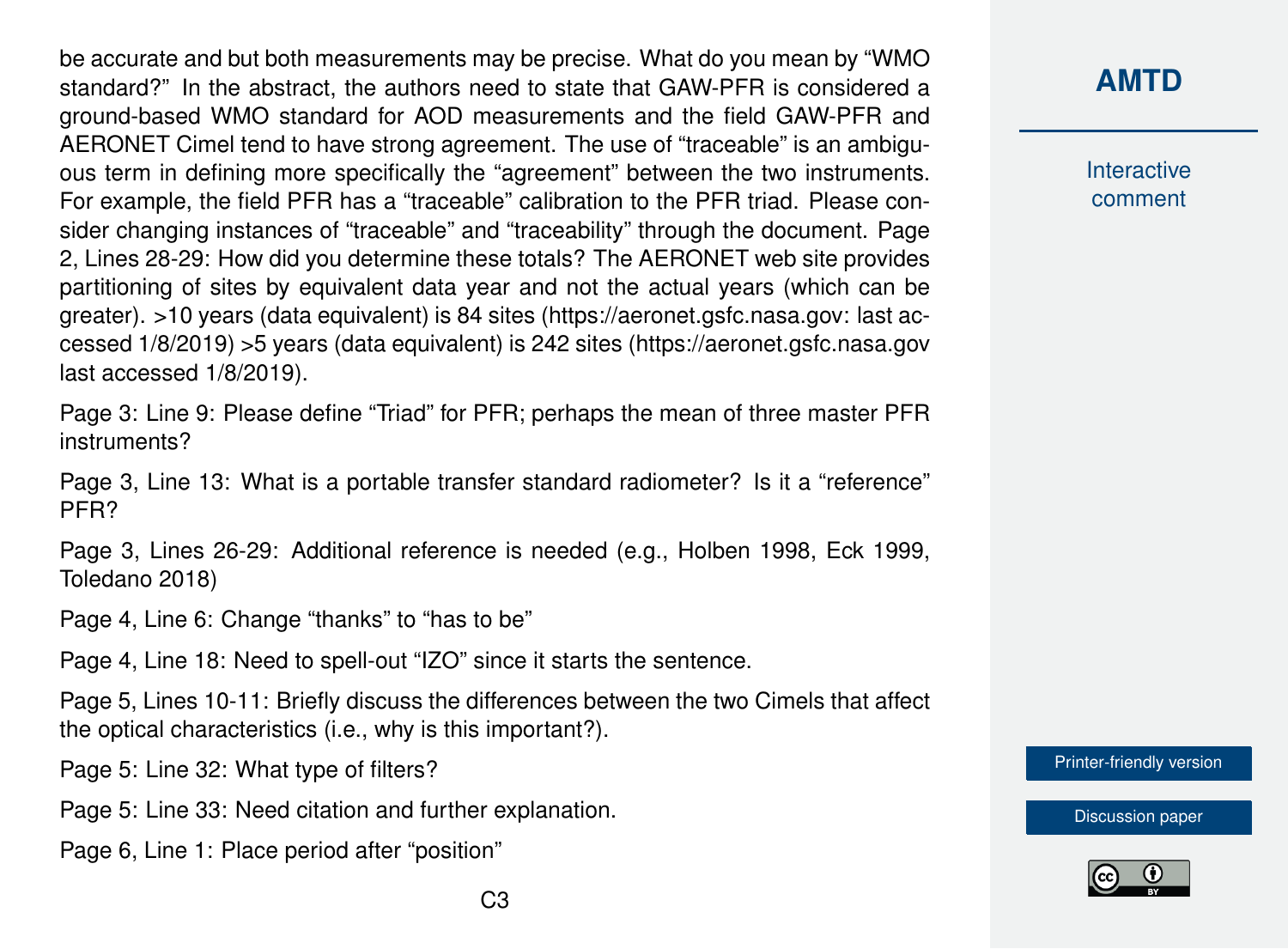Page 6, Lines 26-27: How is the time matching performed between the AERONET-Cimel and the PFR? Is the closest PFR value used or an average of the two PFR values?

Page 7, Table 1: What is a GAW-PFR "field instrument?" What other can there be if it is the "world standard?" Also, AERONET-Cimel temperature control is different between AERONET Version 2 and Version 3.

Page 7, Lines 9-10: The results of the present study should be using AERONET Version 3, which has been available since early 2018 as discussed in Giles et al 2018.

Page 8, Line 1-4: Most instruments should be collecting data every 3 minutes. Why was the Cimel instrument at IZO collecting every 15 minutes? Why is 30 second difference used for time matching (the farthest away the PFR can be from the Cimel measurement? Should not the PFR be within say 10 seconds of the Cimel measurement to be matched?

Page 8, Line 19: AERONET data provides wavelength pairs and also computation of 440-870nm using all of the wavelengths in the range.

Page 9, Lines 1-31: The paragraphs are fragmented and they should be reorganization. Please revise and condense.

Page 9, Lines 10-12: As a result, it seems the PFR data from 2005-2010 should not be used in the study?

Page 10, Figure 1 Caption, Line 3: Please discuss here and in the text providing at least one specific case to analyze what is causing the large outliers.

Page 10, Table 3: The "Original GAW-PFR channel (%)" column is not correct if since you are expecting the AERONET values at different wavelengths to meet the AOD at PFR wavelengths. This column should be removed unless you interpolate AERONET AOD to PFR wavelengths.

**[AMTD](https://www.atmos-meas-tech-discuss.net/)**

**Interactive** comment

[Printer-friendly version](https://www.atmos-meas-tech-discuss.net/amt-2018-438/amt-2018-438-RC4-print.pdf)

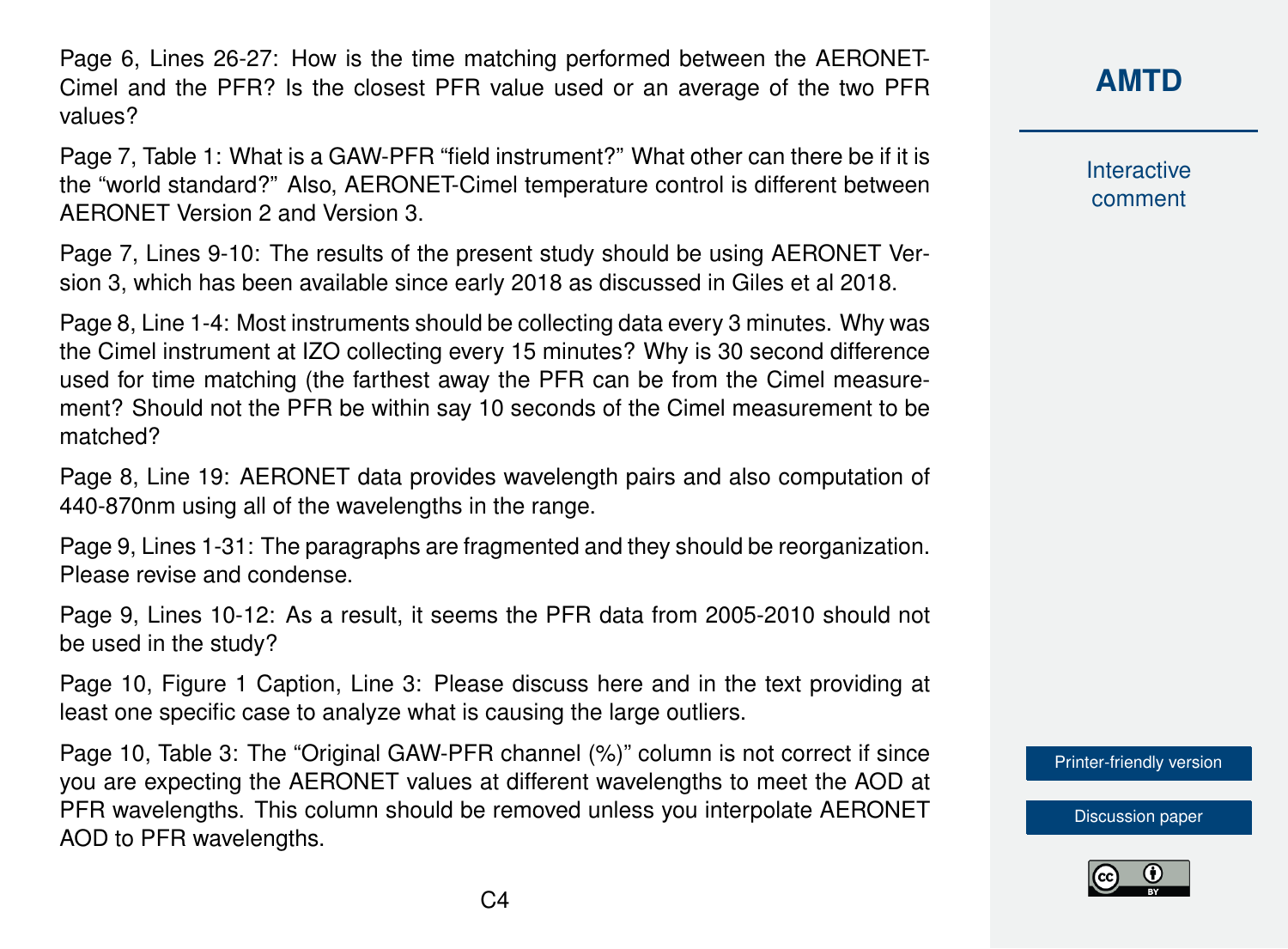Page 11, Table 4: What are the number of measurements for each cell used to compute the "traceability?"

Page 11, Line 15: Data-pairs should be 468 for AOD500nm as stated in Kazadzis et al (2014) plots.

Page 11, Line 16: Which instrument had poor calibration in the 500nm channel during the 9-day analysis period? Were both instruments field PFR and field Cimel instrument and not reference instruments or triad? It is important to draw this distinction in relation to the present study.

Page 11, Line 21: Change "among" to "between"

Page 12, Lines 3-5: It should be made clear that "non-traceability" is referring to PFR instrument and not the AERONET Cimel reference.

Page 12, Lines 9-13: More analysis and interpretation of Table 5 is needed with respect to the statistics presented in Table 5.

Page 12, Line 20: Better to use "reference" instead of "Master" throughout manuscript.

Page 13, Lines 8-33: The paragraphs are fragmented and they should be reorganized. Please revise and condense paragraphs.

Page 13, Lines 8-11: AERONET reference instrument should obtain Langley calibration coefficients every 3 to 8 months. (e.g., Giles et al., 2019). Please check with AERONET calibration center on the calibration interval.

Page 13, Lines 24-27; Page 14, Figure 2 Caption: Is the PFR AOD500nm used for the limitation "AOD-500nm <= 0.03" shown in Figure 2? The outliers in Figure 2 appear to be independent of air mass. Are these due to the PFR or Cimel?

Page 13, Lines 30-31: Uncertainty of field PFR (0.01) and uncertainty of reference AERONET-Cimel (0.005) at 380nm are maximum at low optical air mass and therefore the agreement between the two instruments will be inherently lower.

**Interactive** comment

[Printer-friendly version](https://www.atmos-meas-tech-discuss.net/amt-2018-438/amt-2018-438-RC4-print.pdf)

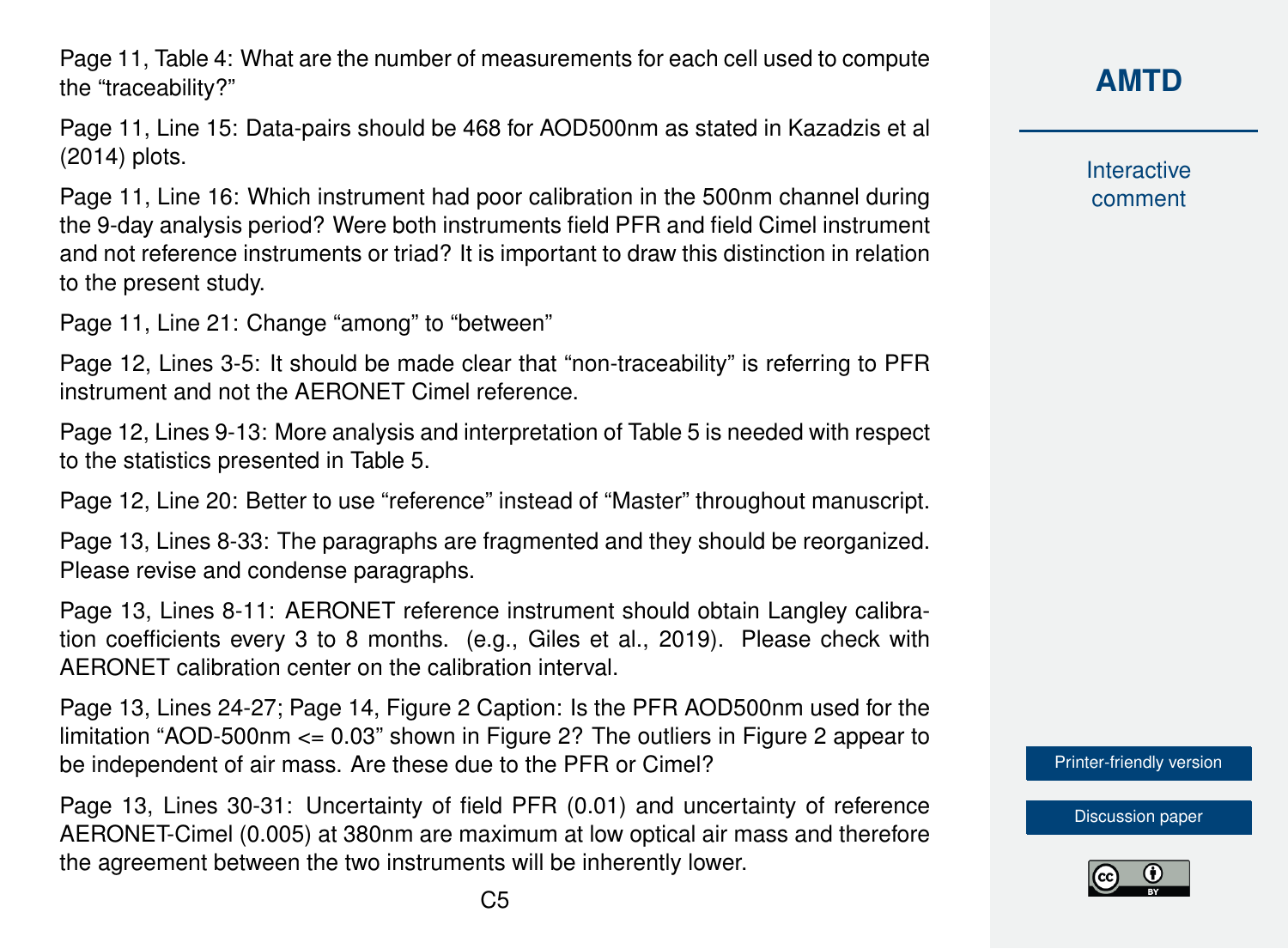Page 14, Figure 2: Please change in the y-axis ticks to show zero. What is the optical air mass limitation for PFR measurements? The AERONET Version 3 processing is available up to optical air mass of up to 7 and AERONET Version 2 is up to 5.

Page 14, Table 6: What are the number of matched measurements in each optical air mass interval?

Page 15: Line 12: Also, include reference to Eck et al. 1999.

Page 15: Lines 29-32: AERONET-Cimel reference Langley is performed more frequently than once a year?

Page 16, Figure 3: It is difficult to quantify the relative significant difference between the Cimel and PFR in the logarithmic scale? Can you show a plot of the relative difference between the two instruments? Some significant variability in the differences exist and it could be due to differences in cloud screening, for example.

Page 16, Lines 3-12; Page 17 Lines 20-22: Authors should also utilize AERONET Version 3 with improved cloud screening techniques (Giles et al., 2019). It is not clear why the authors do not investigate AERONET Version 3 for this study since these data are available.

Page 17, Lines 10-22: The "traceability" here is difficult to interpret since the instruments do not use the same cloud screening which is evidenced by the lower "T(%)" numbers in the Table 7. More importantly, perhaps, are the percentage numbers in the column with FCS ranges in Table 7; however, although the solar radiation data may indicate a cloud, the sun photometers have the ability to find gaps in the clouds to perform measurements.

Page 17, Lines 29-35: A discussion of the COT effect on apparent optical depth due to different instrument FOV should be discussed (Kinne et al., 1997).

Page 18: Table 7: Define "FCS" in the caption. What are the number of measurements in each interval?

**[AMTD](https://www.atmos-meas-tech-discuss.net/)**

**Interactive** comment

[Printer-friendly version](https://www.atmos-meas-tech-discuss.net/amt-2018-438/amt-2018-438-RC4-print.pdf)

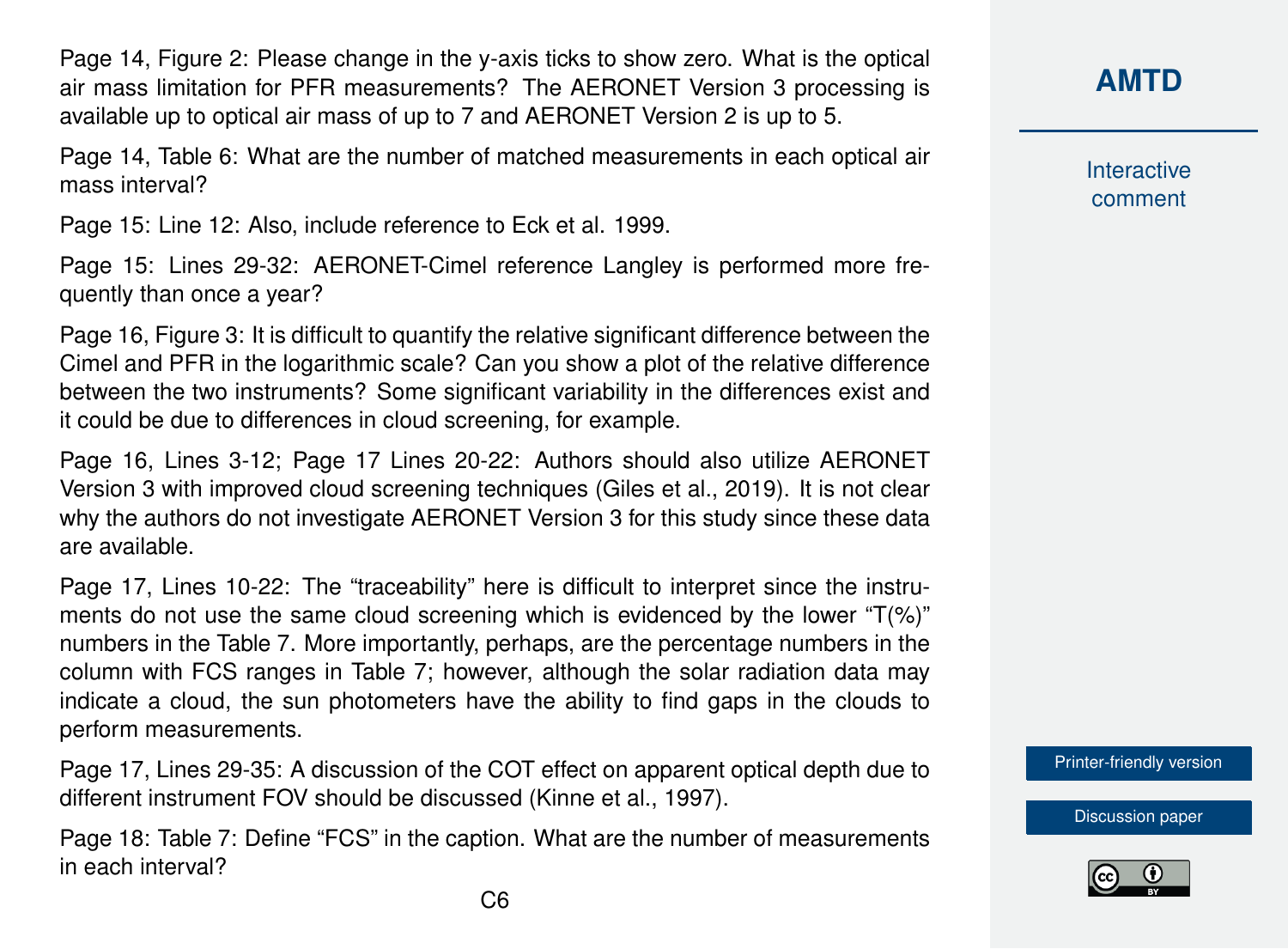Page 19, Lines 22-25: Is this the PFR instrument with erroneous pressure reading in late 2014 at shown in Figure 4? Are the values in Table 4 computed without the malfunctioned barometer?

Page 20, Figure 4: What do you mean by 1-minute pressure data for AERONET-Cimel? Did Cimel have a pressure sensor in 2005? Please clarify.

Page 21, Lines 7-8: However, OMI O3 data are problematic due to sampling issues (McPeters et al, 2015).

Page 21, Lines 14-17: Are the discrepancies when using the OMI O3 for PFR?

Page 22, Figure 5: Need to state GAW-PFR uses OMI O3 and AERONET-Cimel uses climatological monthly average of TOMS O3.

Page 23, Figure 6: What is NO2 "annual course" in caption?

Page 24, Table 8: What do these data represent? What is the date period? Please provide the total number of match measurements for each wavelength.

Page 24, Lines 8-11: Where is it shown that 25% of the data outside U95 are from P, O3, and NO2?

Page 24, Lines 11-13: What corrections were applied and to which instrument?

Page 24, Lines 19-21: The AOD 870nm is only affected by Rayleigh component and therefore has the highest agreement as well as the lowest midday uncertainty of the four wavelengths analyzed.

Page 25, Figure 7: Are these data now all PFR (or AERONET-Cimel) corrected values to remove anomlies due to Rayleigh (due to pressure sensor issues) and trace gas corrections? I notice now that 2010-2015 is only presented. What are the total number of measurements in these plots? The limit of AOD>0.1 seems arbitrary as a threshold to use a fit of the non-traceable values. Note that many points appear to be very close to the "traceability" boundary limit. Also, black "traceable" points have larger difference **Interactive** comment

[Printer-friendly version](https://www.atmos-meas-tech-discuss.net/amt-2018-438/amt-2018-438-RC4-print.pdf)

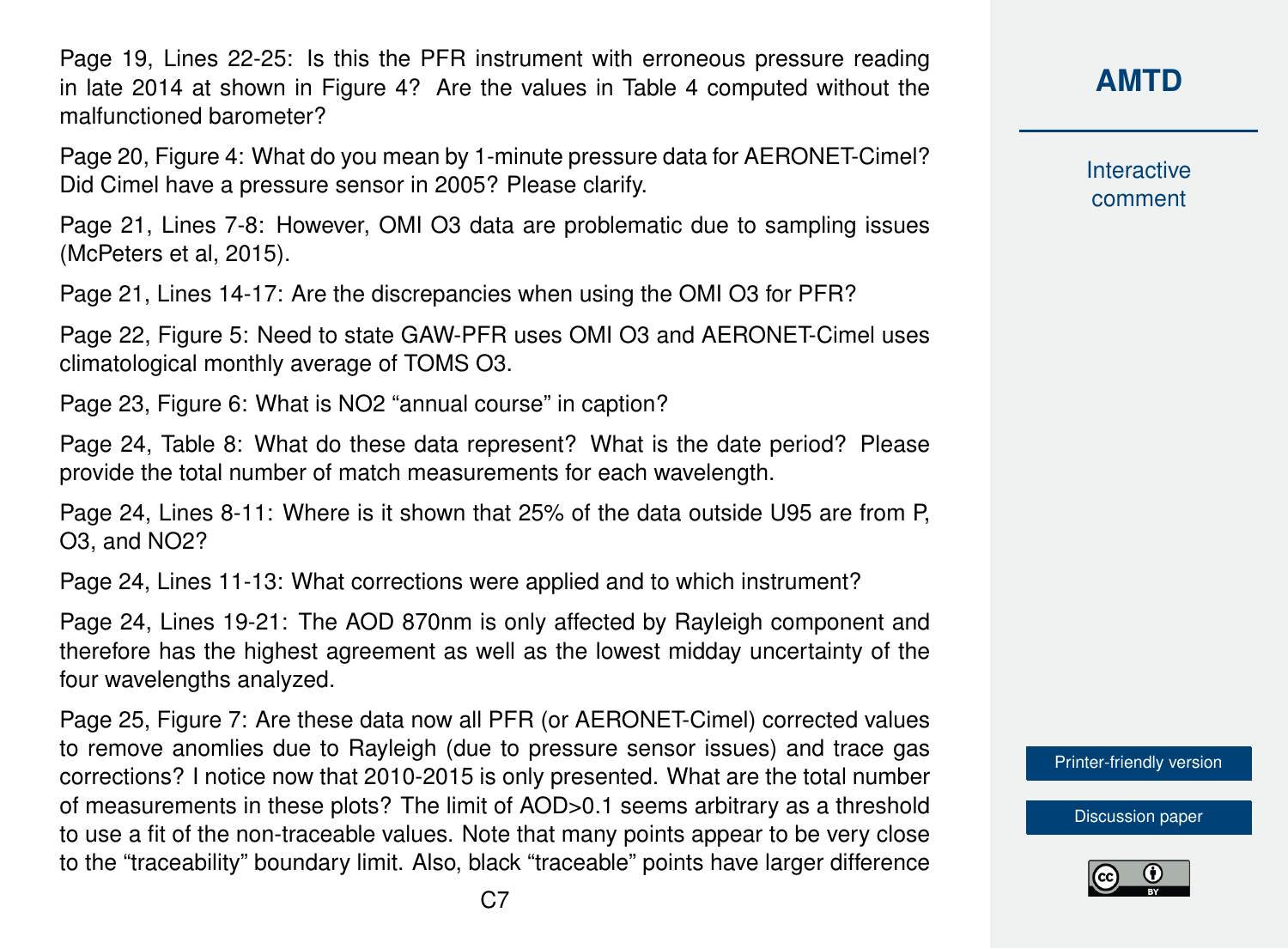than red "untraceable" points with a smaller difference (somewhat counterintuitive). The reason (e.g., air mass dependence impact on the traceability criterion) for this affect should be stated in the caption for clarity.

Page 25, Table 9: Provide the number of measurements for each wavelength and AOD range.

Page 26, Line 12-13: Do you vary the surface albedo spectrally?

Page 26, Lines 20-24: AERONET-Cimel and PFR are simulated? Please state.

Page 27, Figure 8: What are the outliers between 1% and 2% PFR Circumsolar/Direct radiation in (a) and (b)? I cannot see the blue dots very well on panels (c) and (d); perhaps you can include on another plot? Please state that these results are simulated from the radiometers.

Page 28, Lines 17-22: Include the analyzed wavelength range for AE in the text, Figure 9, and Figure 9 caption.

Page 29, Table 10: Provide additional context on how these values were determined in the text.

Page 29, Lines 21-25: Please provide more background on how these values were determined. For example, it is not clear why AE is provided differently to AE PFR and AE Cimel in the number list.

Page 30, Figure 9: Please correct formatting problem with x-axis label of panel (a). Legend state "500-data intervals and standard deviations"; what does this mean? How do the plots change with "relative" difference since all differences are taken as absolute value in this plot? Does the relative difference show any trend in AE for Cimel lower than PFR or vice versa?

Page 31, Lines 3-4: This comment needs to be substantiated.

Page 31, Line 26: "traceability" is a confusing term and should be changed to agree-

**[AMTD](https://www.atmos-meas-tech-discuss.net/)**

**Interactive** comment

[Printer-friendly version](https://www.atmos-meas-tech-discuss.net/amt-2018-438/amt-2018-438-RC4-print.pdf)